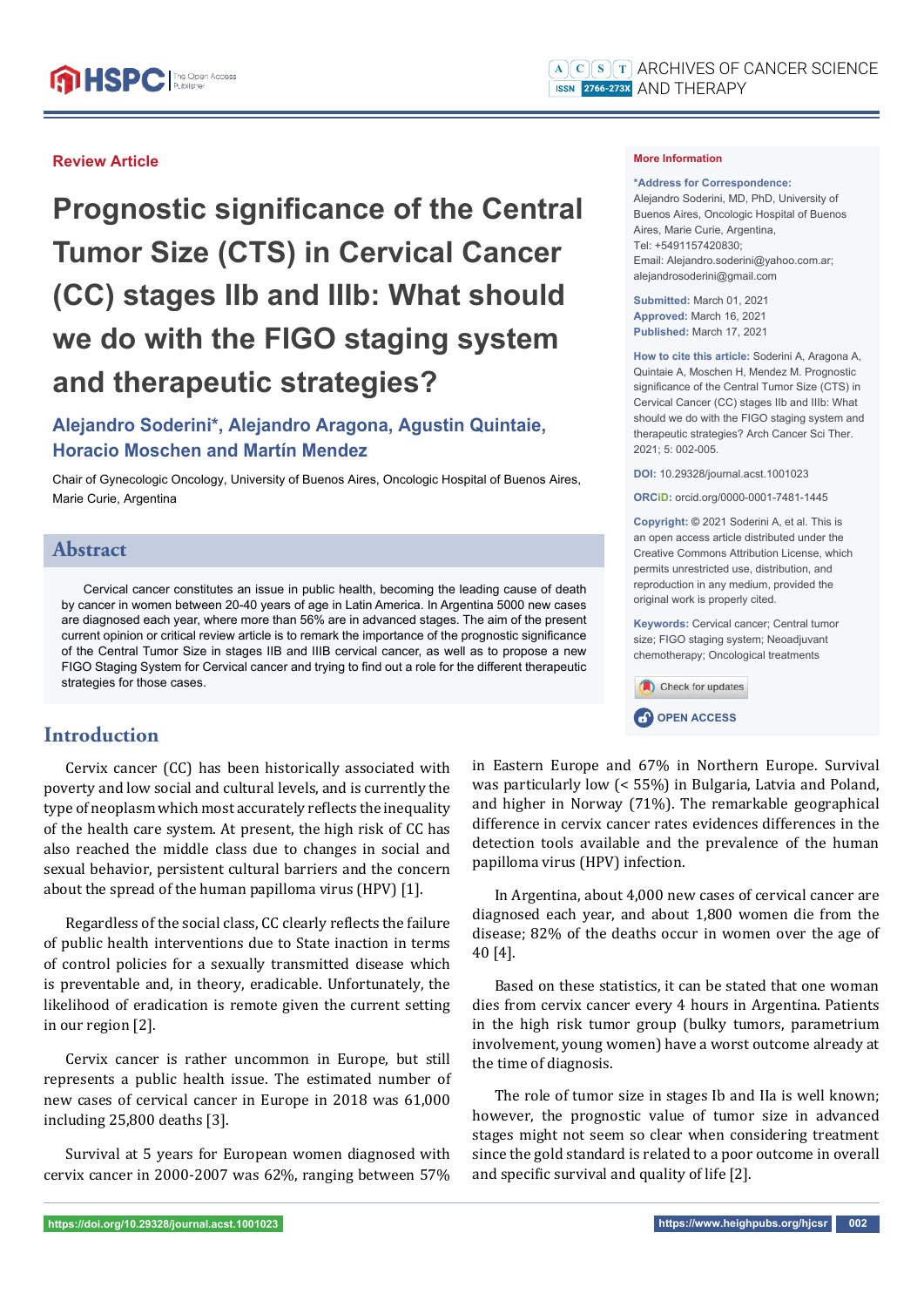

The aim of the present current opinion or critical review article is to remark the importance of the prognostic significance of the Central Tumor Size in stages IIB and IIIB cervical cancer, as well as to propose a modification of the FIGO Staging System for Cervical cancer trying to find out the most accure therapeutic possibilities.

Tumor size in cervix cancer is important from the time it becomes microinvasive. We used to consider microinvasive carcinomas on the one hand, and truly invasive carcinomas of the cervix (stages Ib) when the tumor was larger than microinvasive tumors.

As size increased, so did the risk for node metastasis, relapse, lower survival rates and failure of the traditional treatment options, surgery and radiotherapy.

Considering this setting, in 1994 FIGO divided microinvasion into stages Ia 1 and 2, and Ib1, for tumors measuring less than 4 cm [5].

In the mid-80s, as survival rates stagnated and treatment options for large tumors confined to the cervix failed, a notable fact in the treatment field occurred: the introduction of chemotherapy for the primary management of this disease.

Chemotherapy was introduced as neoadjuvancy, that is before the main treatment, either surgery or radiotherapy. The aim was to reduce or eliminate the tumor, optimize standard therapy and manage distant metastasis [6-8].

The knowledge obtained about tumor biology, the improvement of treatment modalities and statistical analyses have shown a 90% cure rate in the initial stages of the disease with surgery alone, when the tumor was under 2 cm. Less radical or conservative surgical approaches might be performed (Piver II, radical trachelectomy) [9-11], with similar results as those obtained with radical surgery.

Neoadjuvant chemotherapy proved to be beneficial in stage Ib1 for it reduced the recurrence rate so that conservative surgeries, including chemoconization followed by simple trachelectomy [6,9,17], or vaginal [8] or abdominal [9] radical trachelectomy might be performed.

This conservative strategy was especially indicated in women with tumors over 2 and under 4 cm, with oncological safety and an significant success rate related to fertility sparing [16,18].

In the case of tumors over 4 cm confined to the cervix, FIGO Ib2 stage, more than 1000 publications have reported the benefits of neoadjuvant chemotherapy followed by radical surgery. The most important publications were by Sardi [8], Benedetti-Panicci [19], Kim [20], Lai [21] and the MRC metaanalysis 22], after which FIGO in 2003, suggested neoadjuvant chemotherapy followed by surgery as an alternative to concurrent chemotherapy [12,13,23,24].

However, the study of tumor size was still remarkable, mainly after complete response to chemotherapy in the cervix or when the residual tumor was under 2 cm. This enables consolidation with chemotherapy [10,11]. A recent publication suggests dividing stage Ib into tumors under 2 cm, from 2 to 4 cm and over 4 cm.

However, in this paper no reference is made to the importance of tumor size in stages IIb and IIIb [25]. Sardi, et al. in 1998 [26], were the first to state the importance of tumor size in stage IIb, and so divided tumors into those over 5 cm and under 5 cm, showing that larger tumors had a less favorable outcome, even when the best results were obtained with chemotherapy followed by surgery.

In that report, and later Kim, et al. in 2006 [20-27], stated that neoadjuvant chemotherapy was an "*in vivo*" marker of tumor response, so chemoresistant tumors would also be radioresistant, and radical extended surgery, when possible, was a valid option. No doubt, in these stages we still face a challenge.

Based on our investigation, we underline that overall survival and disease free survival decrease when the central tumor is over 6 cm, and even more when they are over 8 cm, regardless of the treatment option [2]. McConmark in 2013 [28] published encouraging results using neoadjuvant chemotherapy followed by concurrent chemoradiation in locally advanced disease with central bulky tumors [28], as well as other authors [29,30], arrived to similar conclusions, also considering the quality of life of these patients [31]. At this time, it is important to remember that was proven no difference between neoadjuvant chemotherapy *vs*. chemoradiation [32,33].

Considering our previous published results [2,34], it might be necessary to subdivide these stages according to the size of the central tumor, as follows: under 6 cm, from 6 to 8 cm and over 8 cm. so as to design and individualize the best treatment strategy for each particular patient. So, we suggest that stages IIb and IIIb should be divided into II/IIIb 1, 2 and 3, respectively. But, which may be the best treatment option in these cases? We still do not know, but we believe that both chemotherapy and the new molecular target therapies, radiotherapy and even surgery, might play a role when choosing the best treatment option. It must not been forgotten chemoresponders tumors will also be radioresponders [26], so, the combination chemotherapy followed by chemorradiation could be a good alternative to choice.

For central tumors under 4 cm, standard chemoradiation might still being the standard treatment, for 4-6 cm tumors, neoadjuvant chemotherapy followed by chemoradiation might be beneficial; but when the tumor is over 6 cm more than one treatment should be administered, either simultaneously or sequentially, to achieve disease control. But, what must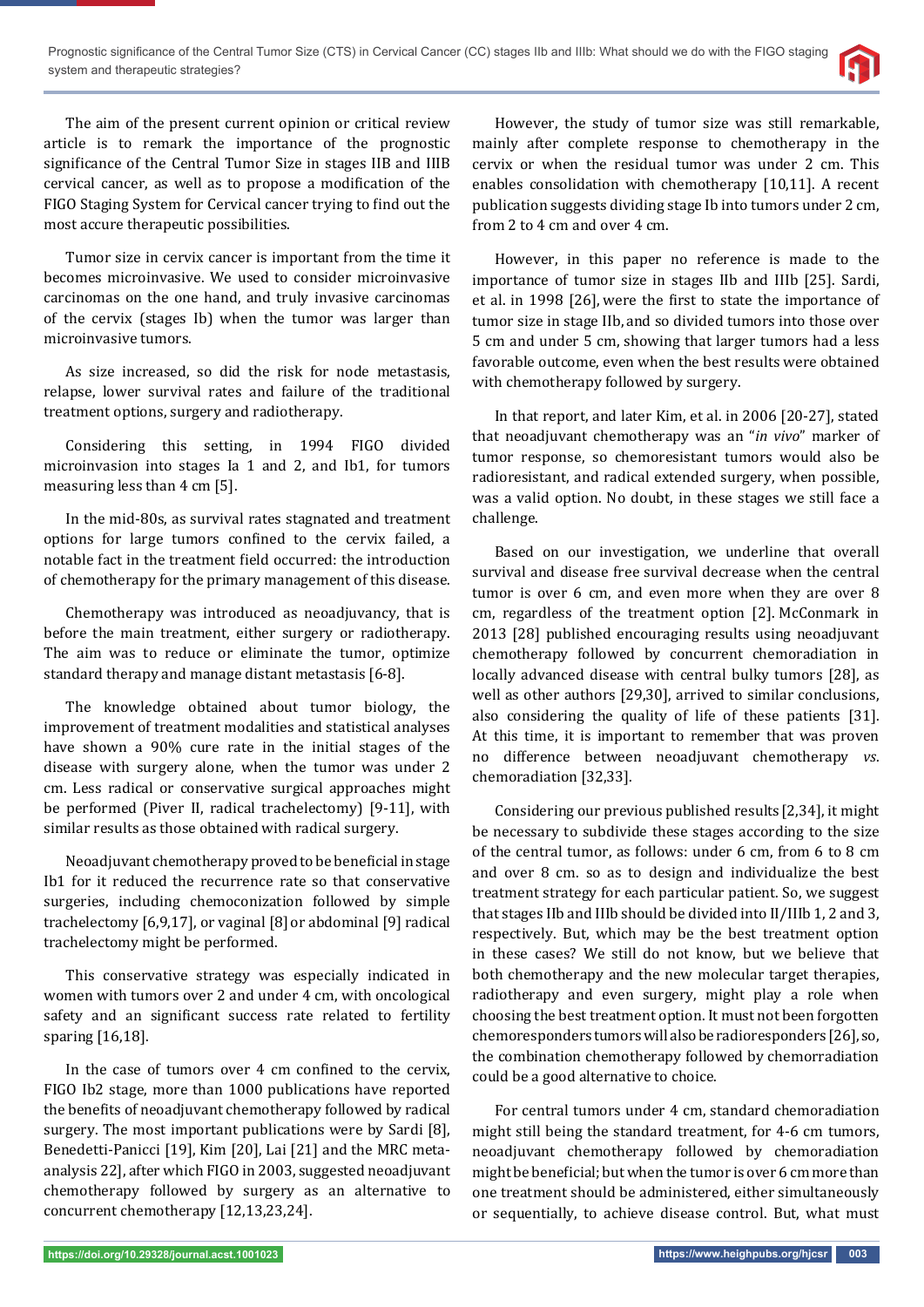

we think and what must we do in stages IIIc1 or 2 of the new classification of cervical cancer? Particullary, nothing different. Despite the lymphnodes involment, the central tumor size must continious being taken into account as it is an independent prognostic factor as was published [2,34]. As all we know, chemotherapy is also active over the metastatic nodes and using neoadjuvant chemotherapy, the number of positive lymphnodes and the diameter of the central tumor size, will decrease [35]. So, again, the strategy proposed by McConmarck and others is absolutely valid. In table 1, we can see the changes we are proposing to the FIGO STAGNG SYSTEM in cervical cancer.

| <b>Table 1:</b> FIGO staging sistem proposal. |           |                      |
|-----------------------------------------------|-----------|----------------------|
| <b>FIGO Stage</b>                             | $< 6$ cm. | 6 cm. -8 cm. > 8 cm. |
| llb                                           |           | 23                   |
| Illb                                          |           | 23                   |

Giving pass to new waves, advances in molecular biology will be useful to determine which patients might respond to neoadjuvant chemotherapy, and so, careful patient selection will be essential [36].

## **Conclusion**

Tumor size is still an independent prognostic factor.

When the central tumor is over 6 cm in stages IIb and IIIb, survival and disease-free survival drop dramatically as was published [34].

Consequently, there is a need to subdivide at least these stages for tumors over 6 cm and under 6 cm in order to carefully select patients and target therapies accordingly.

In spite of the above, no woman is supposed to die of cervix cancer for treatment options are available in the early stages of the disease.

### **Authors work**

Alejandro Soderini, MD., PhD, Author and Writer, Associate Professor of Gynecology, Chairman of the Gynecol Oncol. Fellowship. University of Buenos Aires. Oncologic Hospital of Buenos Aires Marie Curie.

Alejandro Aragona, MD, Co-writer, Assistant Professor of Gynecology. Gynecol Oncol. Fellowship. University of Buenos Aires. Oncologic Hospital of Buenos Aires Marie Curie.

Agustin Quintaie, MD, Gynecol. Oncol. Fellow. University of Buenos Aires. Oncologic Hospital of Buenos Aires Marie Curie.

Horacio Moschen, MD, Gynecologist Oncologist. Oncologic Hospital of Buenos Aires Marie Curie.

Martín Mendez, MD, Gynecologist Oncologist. Oncologic Hospital of Buenos Aires Marie Curie.

"All authors read and approved the final version of the manuscript and have no interest to disclosure".

## **References**

- 1. Soderini A, Cuneo N. Ninguna mujer debería morir por cáncer de cuello uterino (Editorial). Rev Soc Obstet Ginecol B Aires. 2013; 993: 91-3.
- 2. Aragona A, SoderiniA, Moschen H, Bonavia E, Garrido R, et al. Elevada moratlidad por cancer de cérvico-uterino en mujeres jóvenes del Area Metropolitana de Buenos Aires. MEDICINA (Buenos Aires). 2018; 78: 234-242.
- 3. Ferlay J, Colombet M, Soerjomataram I, Dyba T, Randi G, et al. Cancer incidence and mortality patterns in Europe: Estimates for 40 countries and 25 major cancers in 2018. Eur J Cancer. 2018; 103: 356-387. **PubMed:** https://pubmed.ncbi.nlm.nih.gov/30100160/
- 4. Soderini A, Aragona A, Cuneo N. El problema del cancer de cuello uterino. Experiencias actuales en Ginenecologia oncológica. Capítulo. 2018; 1: 23.
- 5. Pecorelli S, Benedet JL, Creasman WT, Shepherd J. FIGO staging of gynecologic cancer. 1994-1997 FIGO Committee on Gynecologic Oncology. Int Federat Gynecol Obstetr. Int J Gynaecol Obstet. 1999; 64: 5-10.

**PubMed:** https://pubmed.ncbi.nlm.nih.gov/10190664/

- 6. Sardi J, Sananes C, Giaroli A, Rueda NG, di Paola G, et al. Is subradical surgical treatment for carcinoma of the cervix uteri stage IB logical? Gynecol Oncol. 1989; 32: 360-364.
- 7. Ferreyra M, Soderini A, Sardi J, et al. Subradical treatment for carcinoma of the cervix IB, Dogma or utopia?. European School of Oncology in the First Latin-American Educational Convention. Buenos Aires. 1995.
- 8. Sardi JE, Giaroli A, Sananes C. Long-term follow-up of the first randomized trial using neoadjuvant chemotherapy in stage Ib squamous carcinoma of the cervix: the final results. Gynecol Oncol. 1997; 67: 61-69.

**PubMed:** https://pubmed.ncbi.nlm.nih.gov/9345358/

- 9. Landoni F, Parma G, Peiretti M, Zanagnolo V, Sideri M, et al. Chemoconization in early cervical cancer. Gynecol Oncol. 2007; 107: S125-126. **PubMed:** https://pubmed.ncbi.nlm.nih.gov/17727935/
- 10. Dargent D. Radical abdominal trachelectomy and pelvic lymphadenectomy with uterine conservation and subsequent pregnancy in the treatment of early invasive cervical cancer. Am J Obstet Gynecol. 2002; 187: 1728; 172. **PubMed:** https://pubmed.ncbi.nlm.nih.gov/12501097/
- 11. Cibula D, Sláma J, Svárovský J, Fischerova D, Freitag P, et al. Abdominal radical trachelectomy in fertility-sparing treatment of earlystage cervical cancer.Int J Gynecol Cancer. 2009; 19: 1407-1411. **PubMed:** https://pubmed.ncbi.nlm.nih.gov/20009898/
- 12. Robova H, Rob L, Halaska MJ, Pluta M, Skapa P, et al. Review of neoadjuvant chemotherapy and trachelectomy: which cervical cancer patients would be suitable for neoadjuvant chemotherapy followed by fertility-sparing surgery? Curr Oncol Rep. 2015; 17: 446. **PubMed:** https://pubmed.ncbi.nlm.nih.gov/25893880/
- 13. Plante M. Bulky Early-Stage Cervical Cancer (2-4 cm Lesions): Upfront Radical Trachelectomy or Neoadjuvant Chemotherapy Followed by Fertility-Preserving Surgery: Which Is the Best Option? Int J Gynecol Cancer. 2015; 25: 722-728. **PubMed:** https://pubmed.ncbi.nlm.nih.gov/25764351/
- 14. Soderini A, Aragona A, Bonavía E, Vigh MP, Minaudo MV, et al. The abdominal radical trachelectomy sparing the uterine arteries (a.r.t. s.u.a) & the pelvic autonomic plexus (p.p.a.p.) in cervical cancer (cc): oncological & fertility outcomes of this novel surgical technique: IGCS-0105 Cervical Cancer. Int J Gynecol Cancer. 2015; 25: 40-41. **PubMed:** https://pubmed.ncbi.nlm.nih.gov/25955922/
- 15. Angioli R, Plotti F, Montera R, Aloisi A, Luvero D, et al. Neoadjuvant chemotherapy plus radical surgery followed by chemotherapy in locally advanced cervical cancer. Gynecol Oncol. 2012; 127: 290-296. **PubMed:** https://pubmed.ncbi.nlm.nih.gov/22819938/